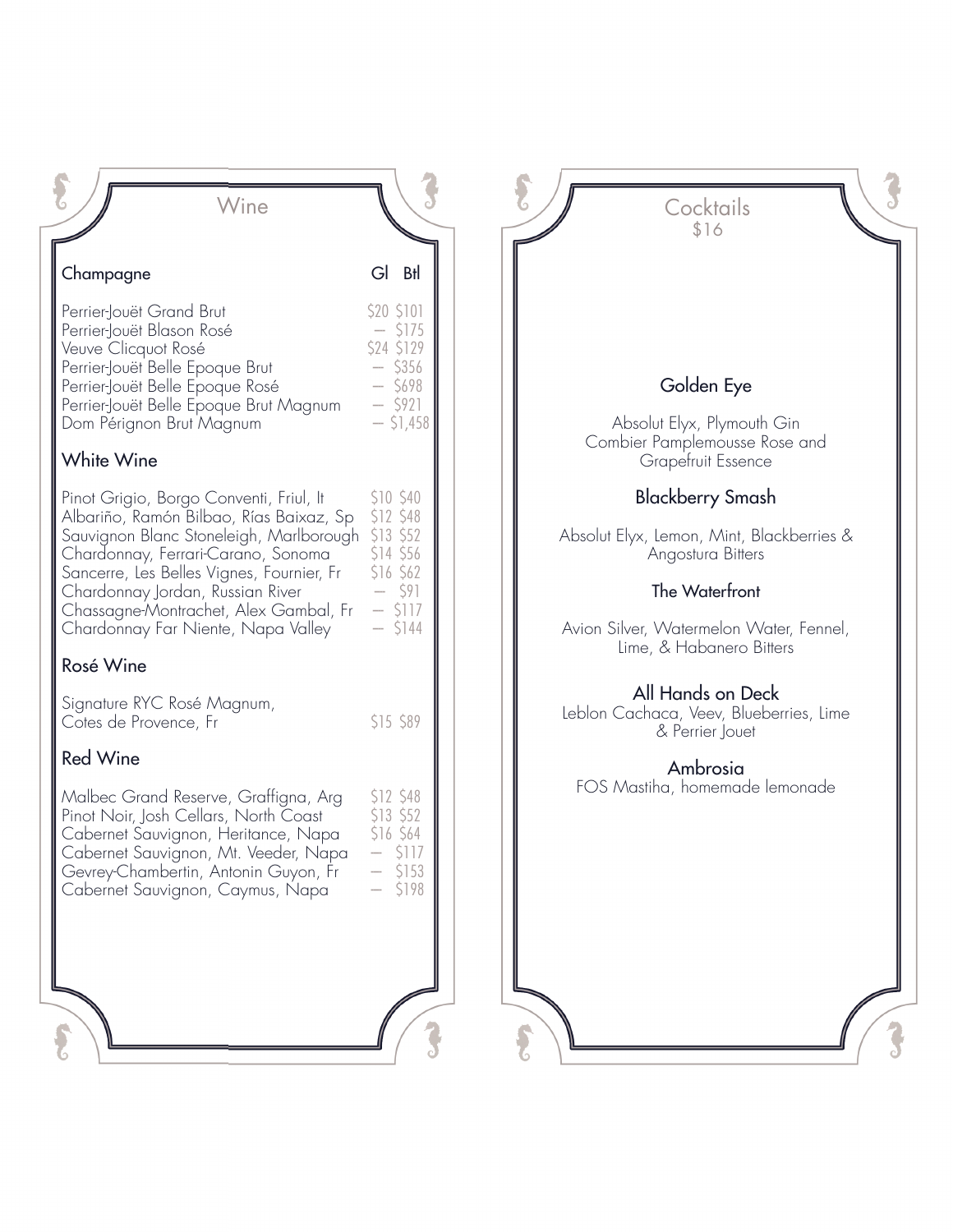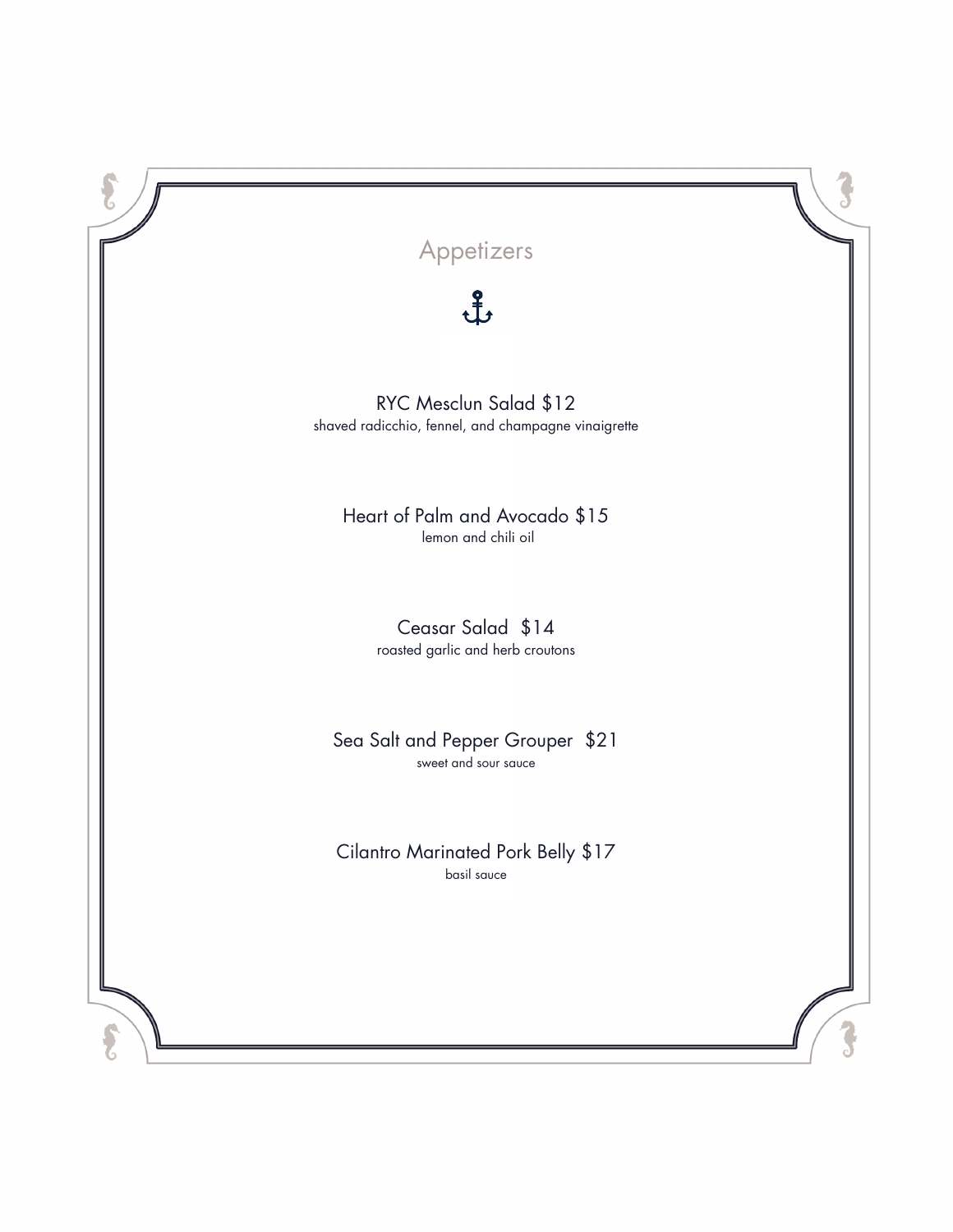Raw Bar  $\frac{2}{\sqrt{2}}$ 

Tuna Tartare \$15 avocado and champagne dressing

Scallop Ceviche \$18 habanero, chives, and citrus wasabi

Salmon Tiradito \$16 spicy soy

Daily Special \$17

**Oysters** daily selection of East and West Coast half a dozen (\$18) or dozen (\$32)

 $\boldsymbol{\hat{\zeta}}$ 

 Jumbo Stone Crab per piece (MP)

> King Crab per lb (MP)

Jumbo Shrimp Cocktail \$3 per piece

> Lobster Cocktail per lb (MP)

Consuming raw or undercooked meats, poultry, seafood, shellfish or eggs may increase your risk of foodborne illness